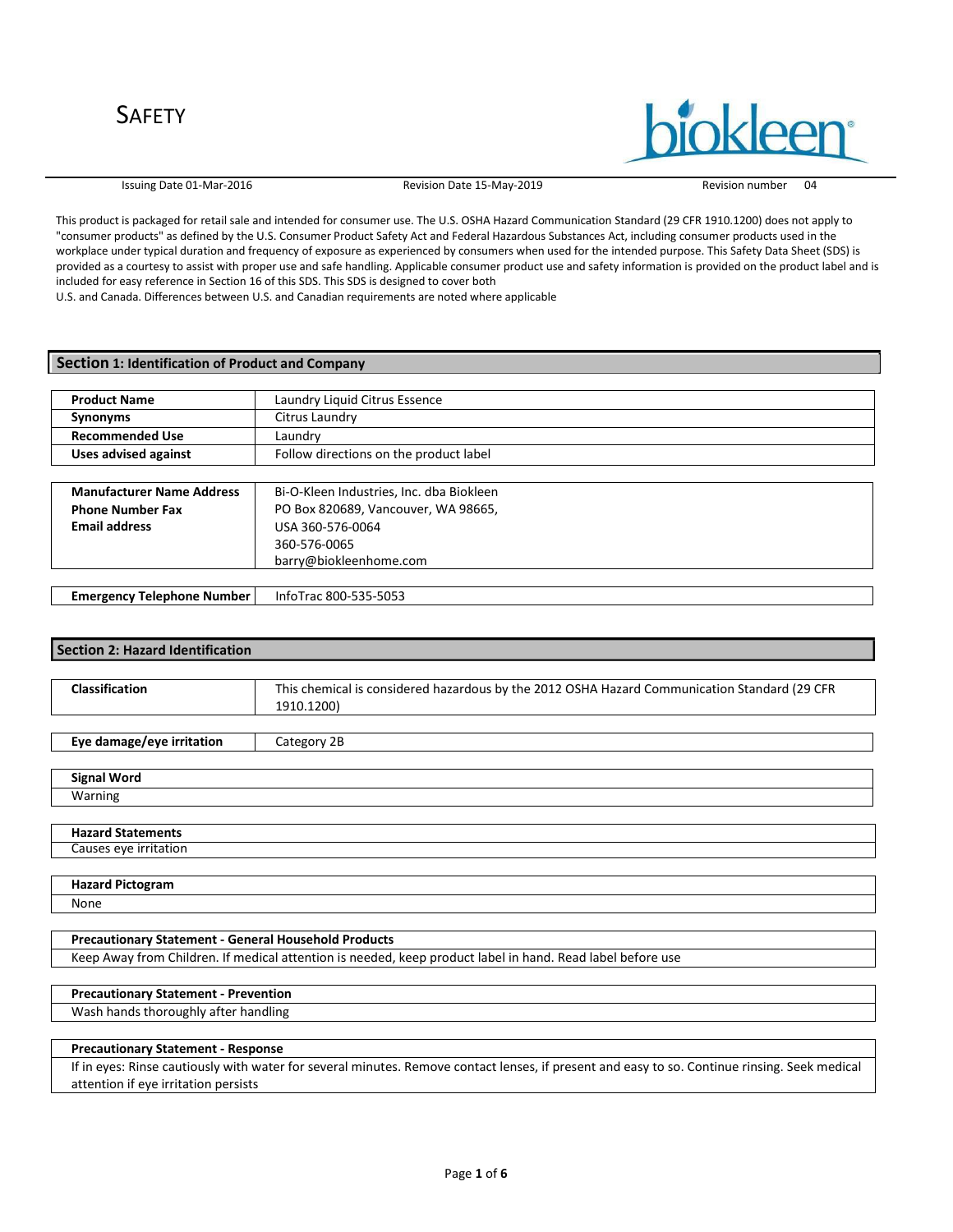# SAFETY

# **Precautionary Statement - Storage**

None

**Precautionary Statement - Disposal** None

### **Hazards not otherwise classified (HNOC)** None known

## **Section 3: Composition, Information on Ingredients**

| Ingredients                              | <b>Function</b>             | <b>CAS number</b> | Concentration <sup>1</sup> | LD50 <sup>2</sup> |
|------------------------------------------|-----------------------------|-------------------|----------------------------|-------------------|
| Water                                    | diluent                     | 7732-18-5         | 30% - 100%                 | not applicable    |
| Laureth 7                                | plant based cleaning agent  | $9002 - 92 - 0$   | 1% - 10%                   | $>1000$ mg/kg     |
| Sodium Lauryl Sulfate                    | cleaning agent              | 151-21-3          | 1% - 10%                   | 1288 mg/Kg        |
| Cocamidopropyl Betaine                   | plant based surfactant      | 61789-40-0        | 1% - 10%                   | $>$ 2000 mg/Kg    |
| Lauramine oxide                          | plant based cleaning agent  | 1643-20-5         | 1% - 10%                   | $>$ 2000 mg/Kg    |
| Sodium Chloride                          | Viscosity modifier          | 7440-23-5         | $0\% - 1\%$                | 5300 mg/Kg        |
| Glycerin                                 | plant based foam stabilizer | 30918-77-5        | $0\% - 1\%$                | 12600 mg/kg       |
| Sodium Citrate                           | chelator                    | 6132-04-3         | $0\% - 1\%$                | 11700 mg/Kg       |
| d-Limonene                               | fragrance                   | 5889-27-5         | 0% - 1%                    | 5300 mg/Kg        |
| Sodium Carboxymethyl Inulin              | Plant based water softener  | 171338-23-1       | $0\% - 1\%$                | $>$ 2000 mg/Kg    |
| Citrus Grandis (Grapefruit) Seed Extract | plant derived preservative  | 90045-43-5        | 0%-1%                      | > 5000 mg/Kg      |

biokleen

Regardless of hazard classification, Biokleen lists all known ingredients and, known incidental ingredients ≥0.5% on the product label.

<sup>1</sup>The exact concentrations have been withheld as a trade secret.

2 LD50 Acute oral toxicity (rat) values are provided by ingredient suppliers or scientific literature and is not generated by Biokleen. Biokleen does not test on animals to generate LD50 data.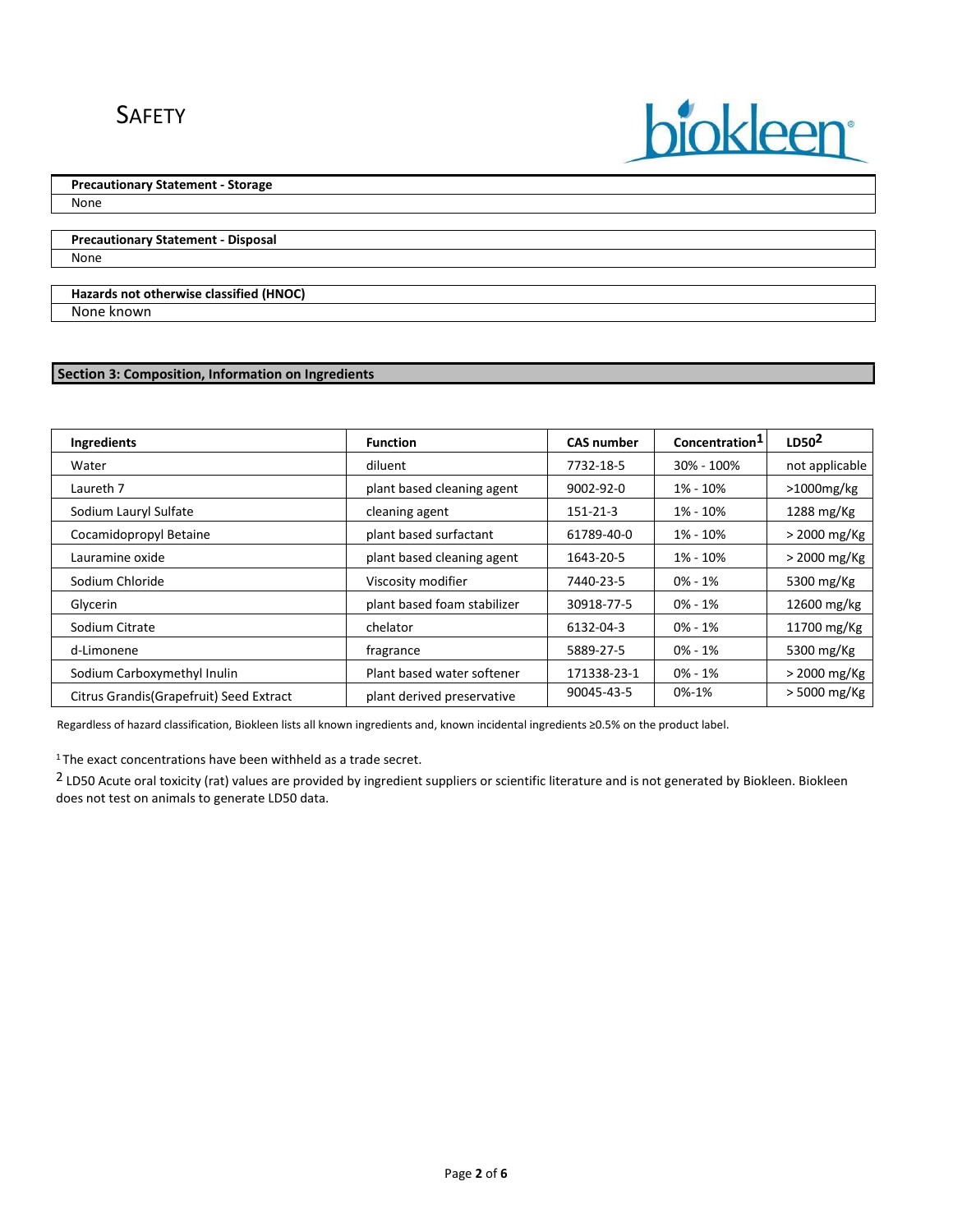# biokleen

## **Section 4: First Aid Measures**

| <b>Eve Contact</b>                  | Rinse with plenty of water immediately. Wash under eyelids too. Do not rub affected area.       |
|-------------------------------------|-------------------------------------------------------------------------------------------------|
|                                     | Seek medical attention if irritation persists.                                                  |
| <b>Skin Contact</b>                 | Rinse off immediately with plenty of water. Seek medical attention if irritation develops or    |
|                                     | persists.                                                                                       |
| <b>Inhalation</b>                   | If irritation occurs, move to fresh air. Get medical attention immediately if breathing becomes |
|                                     | difficult.                                                                                      |
| Ingestion                           | Rinse mouth immediately and drink 4-8 oz of water. Never give anything by mouth to an           |
|                                     | unconscious person. Call a physician if nausea or pain occurs.                                  |
| Notes to physician                  | Treat symptomatically                                                                           |
| Most important symptoms and effects | Eye irritation with acute exposure                                                              |

## **Section 5: Fire Fighting Measures**

| <b>Suitable Extinguishing Media</b>                          | Use extinguishing measures that are appropriate to local<br>circumstance and surrounding. Use water, dry chemicals, CO <sub>2</sub> |
|--------------------------------------------------------------|-------------------------------------------------------------------------------------------------------------------------------------|
| <b>Unsuitable Extinguishing Media</b>                        | Not available                                                                                                                       |
| Specific Hazards arising from the chemical mixture           | Not available                                                                                                                       |
| <b>Explosion Data</b>                                        | Not available                                                                                                                       |
| <b>Protective Equipment and Precautions for Firefighters</b> | As in any fire, wear self-contained breathing apparatus and full<br>protective gear.                                                |

### **Section 6: Accidental Release Measures**

| <b>Personal Precautions</b>                    |                                                                                                                                                                                                                                                                                                                                    |
|------------------------------------------------|------------------------------------------------------------------------------------------------------------------------------------------------------------------------------------------------------------------------------------------------------------------------------------------------------------------------------------|
| <b>Industrial Setting</b>                      | Wear appropriate personal protective equipment (refer to Section 8).                                                                                                                                                                                                                                                               |
| <b>Environmental Precautions</b>               | Avoid entry into lakes, streams, ponds or public waterways.                                                                                                                                                                                                                                                                        |
| <b>Methods for Containment and Cleaning Up</b> |                                                                                                                                                                                                                                                                                                                                    |
| <b>Household Setting</b>                       | Small spills and leaks may be cleaned up and disposed of in normal household trash or<br>diluted and disposed of via sewer.                                                                                                                                                                                                        |
| <b>Industrial Setting</b>                      | Before attempting clean up, refer to hazard data given. Material may be slippery if<br>spilled and wet. Prevent spill from entering a waterway. Stop spill at source and contain<br>material. Dispose liquid in accordance with all applicable local, state, and federal<br>regulations. Small<br>amounts may be flushed to sewer. |

## **Section 7: Handling and Storage**

| <b>Safe Handling</b>             |                                                                                        |
|----------------------------------|----------------------------------------------------------------------------------------|
| <b>Household Setting</b>         | Use as directed on product label.                                                      |
| <b>Industrial Setting</b>        | Wear appropriate personal protective equipment (refer to section 8).                   |
|                                  | KEEP OUT OF REACH OF CHILDREN AND PETS.                                                |
| <b>Safe Storage</b>              | Store in original container and keep container closed when not in use. Avoid freezing. |
| <b>Storage Incompatibilities</b> | None known.                                                                            |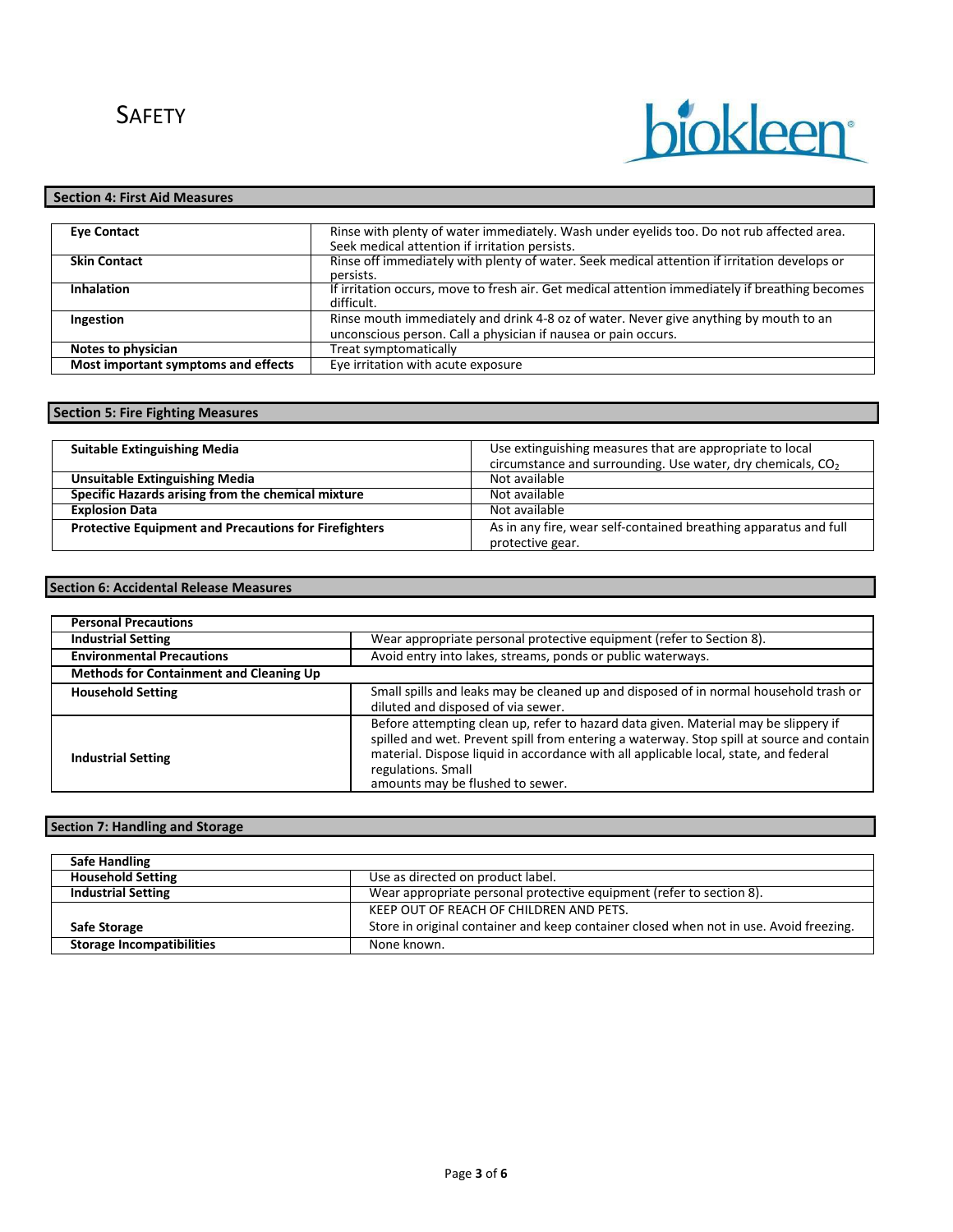# biokleen

## **Section 8: Exposure Controls, Personal Protection**

| <b>Exposure Limits</b>                     | None known.                                                              |
|--------------------------------------------|--------------------------------------------------------------------------|
|                                            |                                                                          |
| <b>Engineering Controls</b>                | Not applicable.                                                          |
| <b>Personal Protective Equipment (PPE)</b> |                                                                          |
| <b>Household Setting</b>                   | No special precautions necessary as long as product is used as directed. |
| <b>Industrial Setting</b>                  |                                                                          |
| <b>Respiratory Protection</b>              | None required under normal conditions. General ventilation required.     |
| <b>Eye Protection</b>                      | Goggles or other protective eye wear may be worn for protection.         |
| <b>Skin Protection</b>                     | Gloves may be worn for protection.                                       |
| <b>Hygiene Measures</b>                    | Handle in accordance with good industrial hygiene and safety practice.   |

## **Section 9: Physical and Chemical Properties**

| <b>Physical State</b>                          | Liquid          |
|------------------------------------------------|-----------------|
| Color                                          | Light Yellow    |
| Clarity                                        | Clear           |
| Odor                                           | <b>Citrus</b>   |
| <b>Odor Threshold</b>                          | Not available   |
|                                                |                 |
| pH                                             | $8.0 - 9.0$     |
| <b>Melting Point</b>                           | Not available.  |
| <b>Freezing Point</b>                          | Not available.  |
| <b>Initial Boiling Point and Boiling Range</b> | Not available.  |
| <b>Flash Point</b>                             | Not available.  |
| <b>Evaporation Rate</b>                        | Not available.  |
| <b>Upper Explosive Limit (UEL)</b>             | Not applicable. |
| <b>Lower Explosive Limit (LEL)</b>             | Not applicable. |
| Vapor Pressure (mmHg)                          | Not available.  |
| Specific Gravity (H2O = $1$ )                  | Not available.  |
| <b>Relative Density</b>                        | Not available.  |
| Vapor Density (Air = 1)                        | Not available.  |
| <b>Solubility in Water</b>                     | Miscible        |
| Partition Coefficient: n-octanol/water         | Not available.  |
| <b>Viscosity</b>                               | Not available.  |
| VOC (weight %)                                 | Not available.  |
| <b>Explosive Properties</b>                    | Not available.  |
| <b>Decomposition temperature</b>               | Not available.  |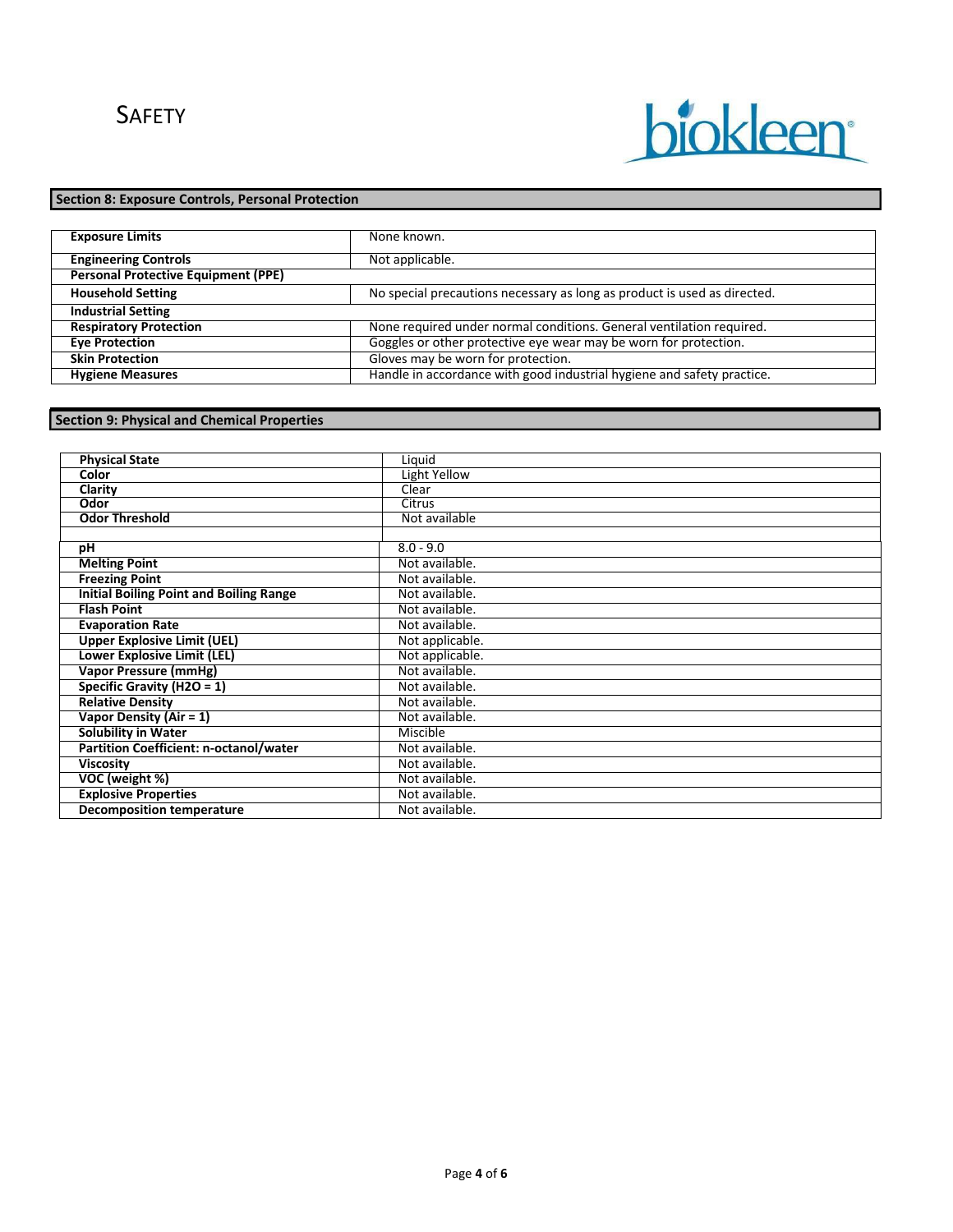# **SAFETY**



## **Section 10: Stability and Reactivity**

| Reactivity                                | None known.                                                                                                                                  |  |
|-------------------------------------------|----------------------------------------------------------------------------------------------------------------------------------------------|--|
| <b>Chemical Stability</b>                 | Stable under recommended storage conditions                                                                                                  |  |
| <b>Possibility of Hazardous Reactions</b> | None under normal processing                                                                                                                 |  |
| <b>Conditions to Avoid</b>                | Excessive heat.                                                                                                                              |  |
| <b>Incompatible Materials</b>             |                                                                                                                                              |  |
| <b>Household Setting</b>                  | In general, cleaning products should not be mixed with other household chemicals,<br>unless specifically provided for in the use directions. |  |
| <b>Industrial Setting</b>                 | Strong Acid. Strong Oxidizing agent. Strong Bases.                                                                                           |  |
| <b>Hazardous Decomposition Products</b>   | None known.                                                                                                                                  |  |

# **Section 11: Toxicological Information**

| <b>Potential Route(s) of Exposure</b> | Eyes. Skin. Ingestion.                                                                                                                        |  |
|---------------------------------------|-----------------------------------------------------------------------------------------------------------------------------------------------|--|
| <b>Effects of Acute Exposure</b>      |                                                                                                                                               |  |
| <b>Oral Toxicity</b>                  | LD50 >5000 mg/kg, calculated based on ingredients.                                                                                            |  |
| <b>Dermal Toxicity</b>                | Not available.                                                                                                                                |  |
| <b>Inhalation Toxicity</b>            | Specific test data for the product is not available. May cause irritation of respiratory<br>tract. Harmful if inhaled. (based on components). |  |
| <b>Eye Contact</b>                    | Mild irritant                                                                                                                                 |  |
| <b>Skin Contact</b>                   | Non irritant based on ingredients.                                                                                                            |  |
| <b>Component Information</b>          | Refer to section 3 for ingredient LD50 (acute oral).                                                                                          |  |
| <b>Effects of Chronic Exposure</b>    | No known effect based on ingredient information supplied.                                                                                     |  |
| <b>Sensitization</b>                  | May cause sensitization with prolonged contact.                                                                                               |  |
| Carcinogenicity                       | Contains no ingredients listed as a carcinogen                                                                                                |  |
| <b>NTP</b>                            | No Ingredients Listed                                                                                                                         |  |
| <b>OSHA</b>                           | No Ingredients Listed                                                                                                                         |  |
| <b>Reproductive Effects</b>           | No information available.                                                                                                                     |  |
| <b>Teratogenicity</b>                 | No information available.                                                                                                                     |  |
| <b>Mutagenicity</b>                   | No information available.                                                                                                                     |  |
| <b>Target Organ Effects</b>           | No information available.                                                                                                                     |  |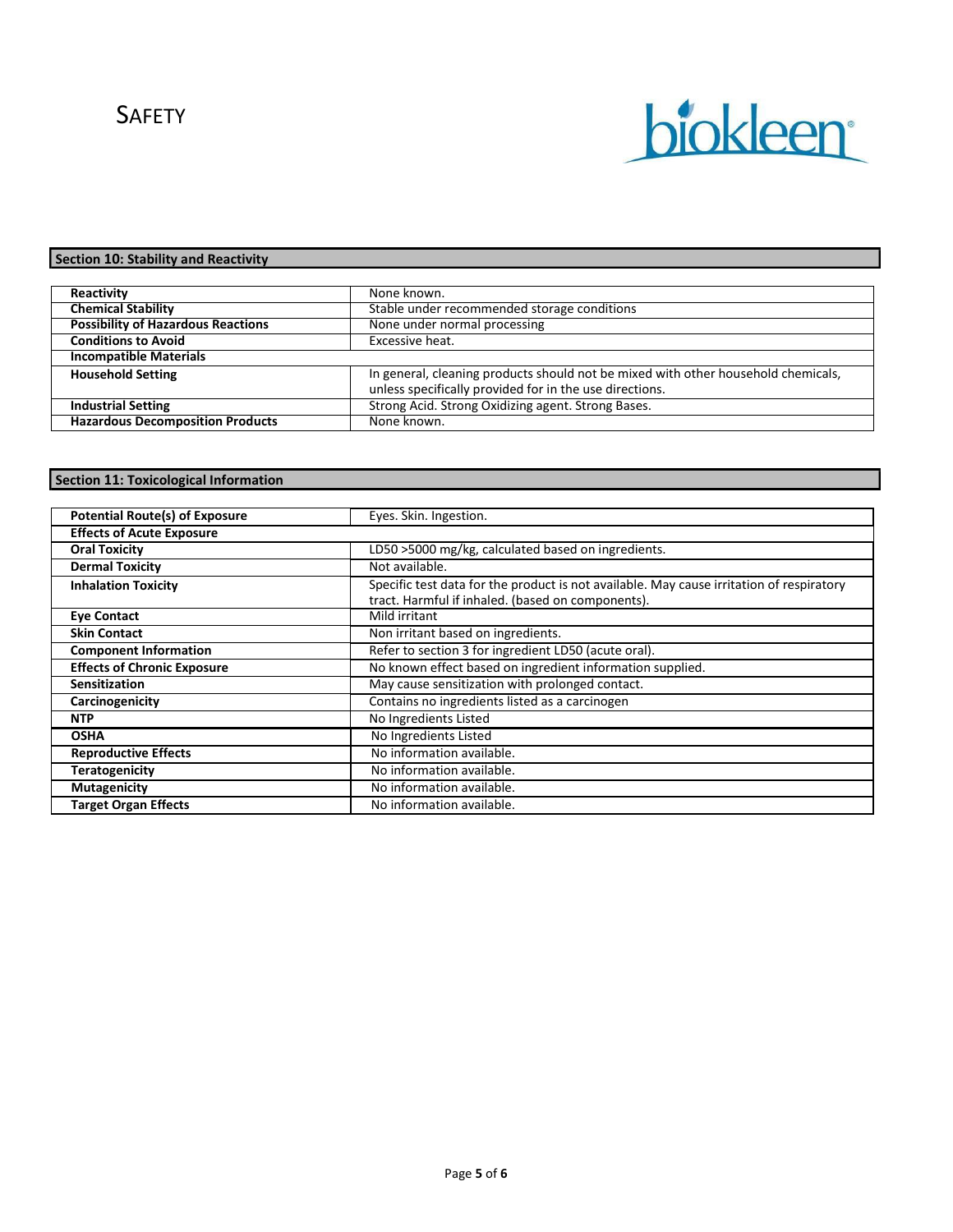

# **Section 12: Ecological Information**

| <b>Ecotoxicity</b>                   | Not available.                                                   |
|--------------------------------------|------------------------------------------------------------------|
| <b>Persistence and Degradability</b> | Not available. Non - Inorganic compounds expected to biodegrade. |
| <b>Bioaccumulative Potential</b>     | Not applicable.                                                  |
| <b>Mobility in Soil</b>              | Not available.                                                   |
| <b>Environmental Fate</b>            | No adverse effects expected.                                     |

## **Section 13: Disposal Considerations**

| <b>Product Waste</b>                    | Any disposal must be in compliance with applicable local, state, provincial and federal<br>laws and regulations.                                                                                                                                                                                                                                            |  |  |
|-----------------------------------------|-------------------------------------------------------------------------------------------------------------------------------------------------------------------------------------------------------------------------------------------------------------------------------------------------------------------------------------------------------------|--|--|
| <b>Household Setting</b>                | Product residues in the bottle may be discarded in trash, or diluted with water and<br>disposed via sewer.<br>When used as directed, the product is septic-safe.                                                                                                                                                                                            |  |  |
| <b>Industrial Setting</b>               | When disposed as waste in its original form, this product is not considered hazardous<br>waste under Federal regulations (40 CFR 261), however regulations may vary by state or<br>province and may designate it as hazardous waste. Check with your local waste and<br>waste water authorities. We are aware of the following state waste classifications: |  |  |
| California Hazardous Waste Code         | 561                                                                                                                                                                                                                                                                                                                                                         |  |  |
| <b>Connecticut Hazardous Waste Code</b> | CT <sub>04</sub>                                                                                                                                                                                                                                                                                                                                            |  |  |
| <b>Michigan Liquid Waste Code</b>       | 029L                                                                                                                                                                                                                                                                                                                                                        |  |  |
| <b>Washington Hazardous Waste Code</b>  | <b>WT02</b>                                                                                                                                                                                                                                                                                                                                                 |  |  |
| <b>Empty Packaging</b>                  | Offer empty container for recycling. If recycling is not available, discard in trash.<br>Empty &<br>Replace Car<br><b>PLAST</b>                                                                                                                                                                                                                             |  |  |

# **Section 14: Transport Information**

| <b>U.S. DOT</b>                         | Not regulated.                                                                                                                                                                  |  |
|-----------------------------------------|---------------------------------------------------------------------------------------------------------------------------------------------------------------------------------|--|
| U.S. States                             | See U.S. DOT for finished product classification for transport.                                                                                                                 |  |
| Waste                                   | Regulated in some states if the product is disposed of in its original form as<br>waste by commercial users/handlers. Refer to Section 13. for applicable state<br>waste codes. |  |
| <b>Canadian TDG (Surface Transport)</b> | Not regulated.                                                                                                                                                                  |  |
| <b>IMDG (Marine Transport)</b>          | Not regulated.                                                                                                                                                                  |  |
| <b>IATA (Air Transport)</b>             | Not regulated.                                                                                                                                                                  |  |
| <b>MEX</b>                              | Not regulated.                                                                                                                                                                  |  |
| <b>RID</b>                              | Not regulated.                                                                                                                                                                  |  |
| <b>ADR</b>                              | Not regulated.                                                                                                                                                                  |  |
| <b>AND</b>                              | Not regulated.                                                                                                                                                                  |  |